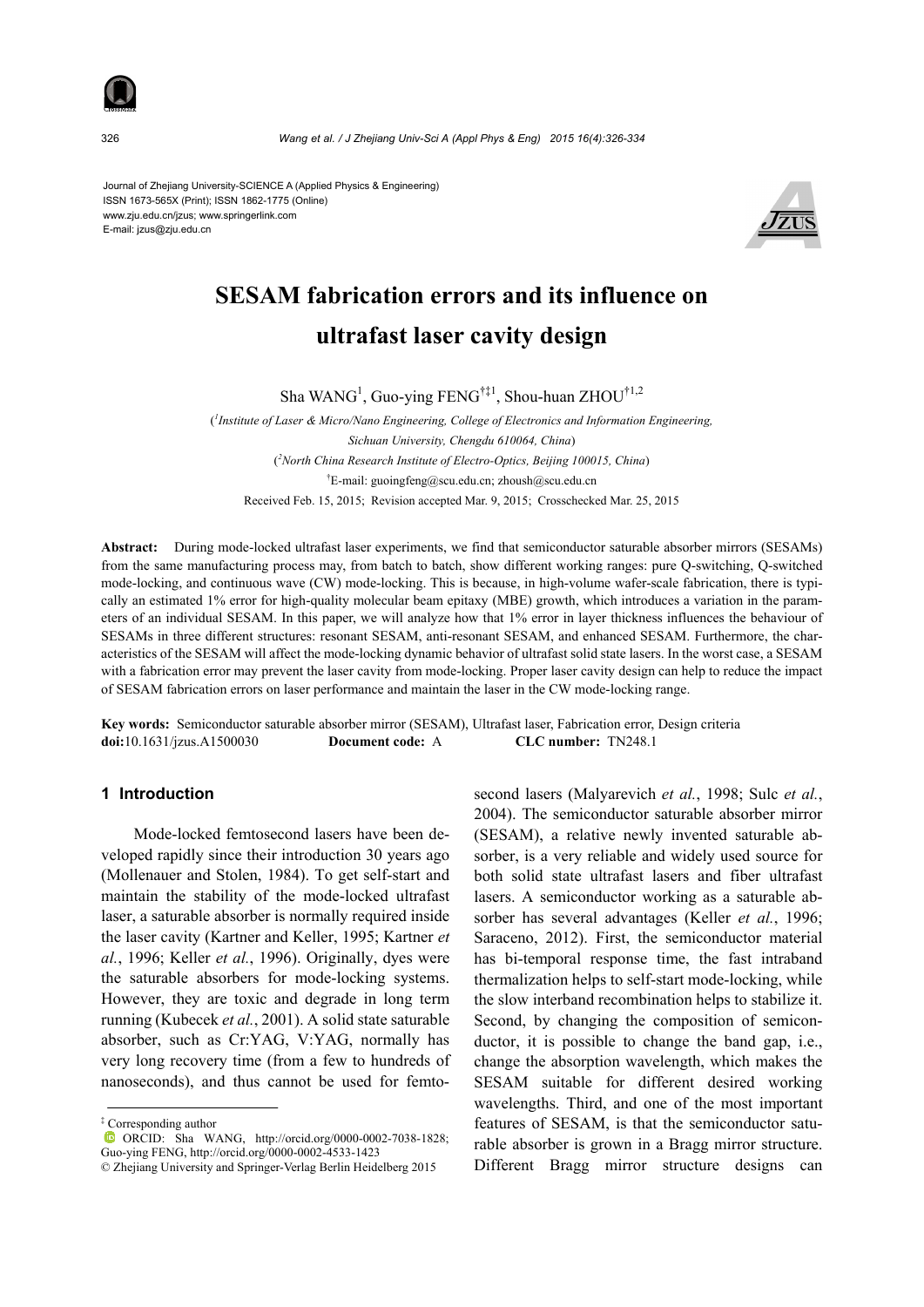influence the characteristics of the absorber, such as saturation fluence, modulation depth, and the group delay dispersion (GDD) of the SESAM. By manipulating the parameters of these devices, it is possible to control the working of the laser at different laser operation regions, i.e., pure passive Q-switching, pure continuous wave (CW) mode-locking, or Q-switched mode-locking (Keller *et al.*, 1992; 1993; Keller, 1994). When a SESAM is used for CW mode-locking, situations like Q-switched mode-locking and pure passive Q-switching must be suppressed. However, during manufacturing of SESAMs, any manufacturing process will introduce systematic and random errors into the optical thicknesses of layers (Tikhonravov *et al.*, 2006). The thickness error mainly comes from two aspects: inadequacy in the monitoring method and optical constant errors (Sullivan and Dobrowolski, 1992). Thus, the errors in SESAM characteristics could not be avoided, i.e., errors in saturation fluence, modulation depth, and damage threshold cannot be avoided. That is also why when we build ultrafast lasers even with the same fabrication process SESAMs, the laser performance varies from one batch to another. Sometimes the lasers cannot even get mode-locking but instead show pure Q-switching. Although SESAM designs and manufacture errors are widely known, how fabrication errors affect SESAM's optical behavior and how to design a laser cavity which can handle more fabrication errors have, to our knowledge, never been discussed in detail before.

In this paper, we will first use the transfer matrix method to analyze how fabrication thickness errors influence a SESAM's enhancement factor and GDD. We will find out how these changes in enhancement factor influence the SESAM's modulation depth and saturation fluence. Finally, we will suggest how to design a laser cavity to tolerate fabrication errors in SESAMs.

## **2 Influence of fabrication errors on SESAM's enhancement factor and GDD**

Fabrication errors, including inadequacy in monitoring methods and optical constant errors, will result in errors in SESAM layer thickness. It is reported that a 1% error is a typical value for high quality MBE growth (Rudin *et al.*, 2010), i.e., the typical value for a thickness error is 1%. In this section, we will compare the influence of fabrication errors on three different SESAM structures: antiresonant SESAM, resonant SESAM, and enhanced SESAM.

## **2.1 Transfer matrix method**

Before we start to analyze the influence of fabrication thickness errors on the behavior of SESAMs, we will quickly review the transfer matrix method which is used to calculate field intensity distribution, reflectivity, and phase spectrum in a Bragg mirror. Fig. 1 shows the forward and backward propagating waves in the first several layers of a Bragg mirror. This model can be expanded to any number of layers. The field distribution comes from interference between the individual reflections from the dielectric boundary.  $k = 2\pi n/\lambda$  is the propagation constant, which depends on the wavelength and on the refractive index of the material.



**Fig. 1 Propagating waves in a Bragg structure mirror**

It is already known that the field amplitudes and their derivatives must be equal at each boundary. Here we assume the amplitude of the input electric field is normalized to 1, the reflection of the electric field is *r*, and its transmission is *t*.

At the boundary between the air and the first high index layer *z*=0,

$$
\begin{bmatrix} 1 & 1 \ -jk_{\text{Air}} & jk_{\text{Air}} \end{bmatrix} \begin{bmatrix} 1 \ r \end{bmatrix} = \begin{bmatrix} 1 & 1 \ -jk_1 & jk_1 \end{bmatrix} \begin{bmatrix} A \ A_1 \end{bmatrix},
$$

$$
\begin{bmatrix} A \ A_1 \end{bmatrix} = M_1(0)^{-1} M_{\text{Air}}(0) \begin{bmatrix} 1 \ r \end{bmatrix}.
$$
 (1)

At the first internal boundary,

$$
\begin{bmatrix}\n\exp(-jk_1z_1) & \exp(jk_1z_1) \\
-jk_1 \exp(-jk_1z_1) & jk_1 \exp(jk_1z_1)\n\end{bmatrix}\n\begin{bmatrix}\nA \\
A_1\n\end{bmatrix}
$$
\n
$$
= \begin{bmatrix}\n\exp(-jk_2z_1) & \exp(jk_2z_1) \\
-jk_2 \exp(-jk_2z_1) & jk_2 \exp(jk_2z_1)\n\end{bmatrix}\n\begin{bmatrix}\nB \\
B_1\n\end{bmatrix},
$$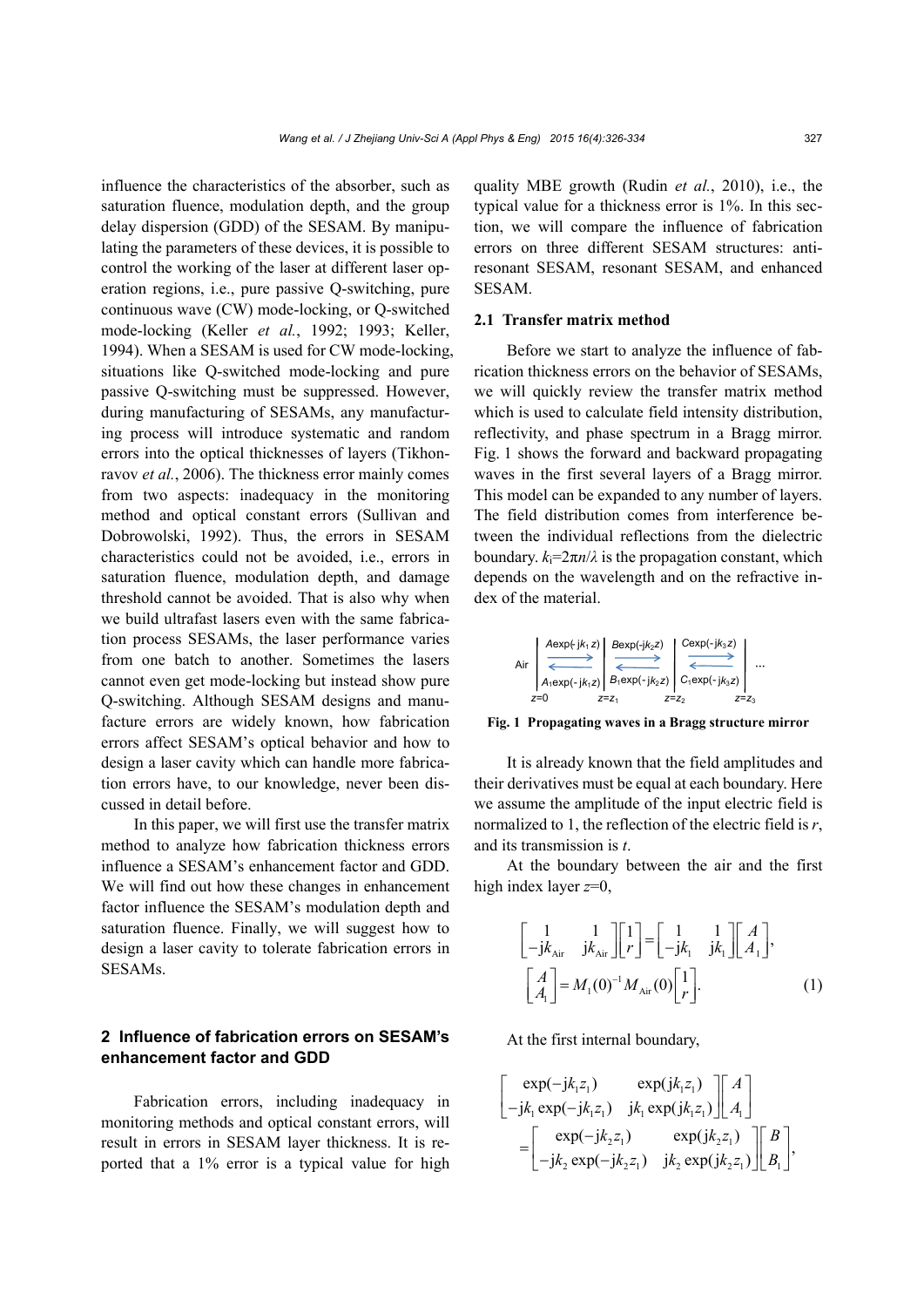$$
\begin{bmatrix} B \\ B_1 \end{bmatrix} = M_2(z_1)^{-1} M_1(z_1) \begin{bmatrix} A \\ A_1 \end{bmatrix}.
$$
 (2)

At the second internal boundary,

$$
\begin{bmatrix}\n\exp(-jk_2 z_2) & \exp(jk_2 z_2) \\
-jk_2 \exp(-jk_2 z_2) & jk_2 \exp(jk_2 z_2)\n\end{bmatrix}\n\begin{bmatrix}\nB \\
B_1\n\end{bmatrix}
$$
\n
$$
= \begin{bmatrix}\n\exp(-jk_3 z_1) & \exp(jk_3 z_2) \\
-jk_3 \exp(-jk_3 z_2) & jk_3 \exp(jk_3 z_2)\n\end{bmatrix}\n\begin{bmatrix}\nC \\
C_1\n\end{bmatrix},
$$
\n
$$
\begin{bmatrix}\nC \\
C_1\n\end{bmatrix} = M_3(z_2)^{-1} M_2(z_2) \begin{bmatrix}\nB \\
B_1\n\end{bmatrix}.
$$
\n(3)

In the similar way, we can get the total system matrix of the coating

$$
\begin{bmatrix} t \\ 0 \end{bmatrix} = M_N (z_{n-1})^{-1} M_{N-1} (z_{n-1}) \cdots
$$
  

$$
M_2 (z_1)^{-1} M_1 (z_1) M_1 (0)^{-1} M_{\text{Air}} (0) \begin{bmatrix} 1 \\ r \end{bmatrix}.
$$
 (4)

From Eq. (4), we have

$$
\begin{bmatrix} t \\ 0 \end{bmatrix} = \begin{bmatrix} M_{11} & M_{12} \\ M_{21} & M_{22} \end{bmatrix} \begin{bmatrix} 1 \\ r \end{bmatrix},
$$
 (5)

$$
r = -\frac{M_{21}}{M_{22}},\tag{6}
$$

$$
t = M_{11} + M_{12}r.
$$
 (7)

From the transfer matrix method we can calculate the reflectivity spectrum  $R=|r|^2$  and the field distribution in the stack

$$
E(n) = E_1 \exp(-j k_n z) + E_2 \exp(j k_n z),
$$
 (8)

where  $E_1$  and  $E_2$  are the amplitude coefficients of the electric field for that layer. From Eqs. (1)–(8), we can obtain the electric field distribution along the stack, the wavelength dependent reflectivity and phase spectrum. The second derivation of the phase is called dispersion.

When consider thickness errors in SESAM Bragg mirror fabrication theoretically, we introduce a random error in *z* position for each layer and rewrite Eq. (2) as

$$
\begin{bmatrix} B \\ B_1 \end{bmatrix} = M_2 [z_1 + e(z_1)]^{-1} M_1 [z_1 + e(z_1)] \begin{bmatrix} A \\ A_1 \end{bmatrix}, \quad (9)
$$

where  $e(z_1)$  represents the layer thickness error. It should be the same for all other layers.

Now we will discuss how thickness errors influence the characteristics of a SESAM. For each SESAM design, we apply less than 1% growth error of different materials for 100 random structures.

#### **2.2 Anti-resonant SESAM**

Anti-resonant SESAM is usually defined as the structure in which the standing wave inside has a node at the front surface of the structure, and typically exhibits features such as small GDD and little change of enhancement factor throughout a wide range of operation wavelengths, and good growth tolerance which makes the fabrication insensitive to growth errors. It has very low field enhancement and suffers relatively high saturation fluence.

Fig. 2 shows the layer structure and field intensity of a 1040 nm anti-resonant design SESAM. Here 1040 nm means that the SESAM is designed for a center wavelength at 1040 nm. We assume 28 pairs of alternating quarter-wave layers of AlAs as low-index material and GaAs as high-index material in order to create more than 99.9% reflectivity. Incoming light with intensity normalized to 1 creates a standing wave pattern in this structure; the peak of the field intensity of the resulting standing wave pattern is then calculated as 4 outside the device. Ideally, without any thickness growth error, a saturable absorber is located at the maximum field intensity position in the first GaAs layer, and the enhancement factor  $\xi$  is defined as the intensity at the saturable absorber (Spuhler *et al.*, 2005). However, if we consider a thickness growth error, the field intensity distribution will be changed, and then the parameters such as enhancement factor and phase, i.e., GDD of the SESAM, will be affected. Fig. 3a shows the electric field enhancement in the absorber as a function of the wavelength, and Fig. 3b shows the calculated wavelength dependence of the GDD. For SESAM in an antiresonant design, the enhancement factor and GDD are nearly flat over the center wavelength range.

From Fig. 3, we find that at the designed wavelength, the thickness error does not influence the enhancement factor and GDD of the SESAM very much. For example, at its center wavelength 1040 nm, if there is no growth error, the enhancement factor is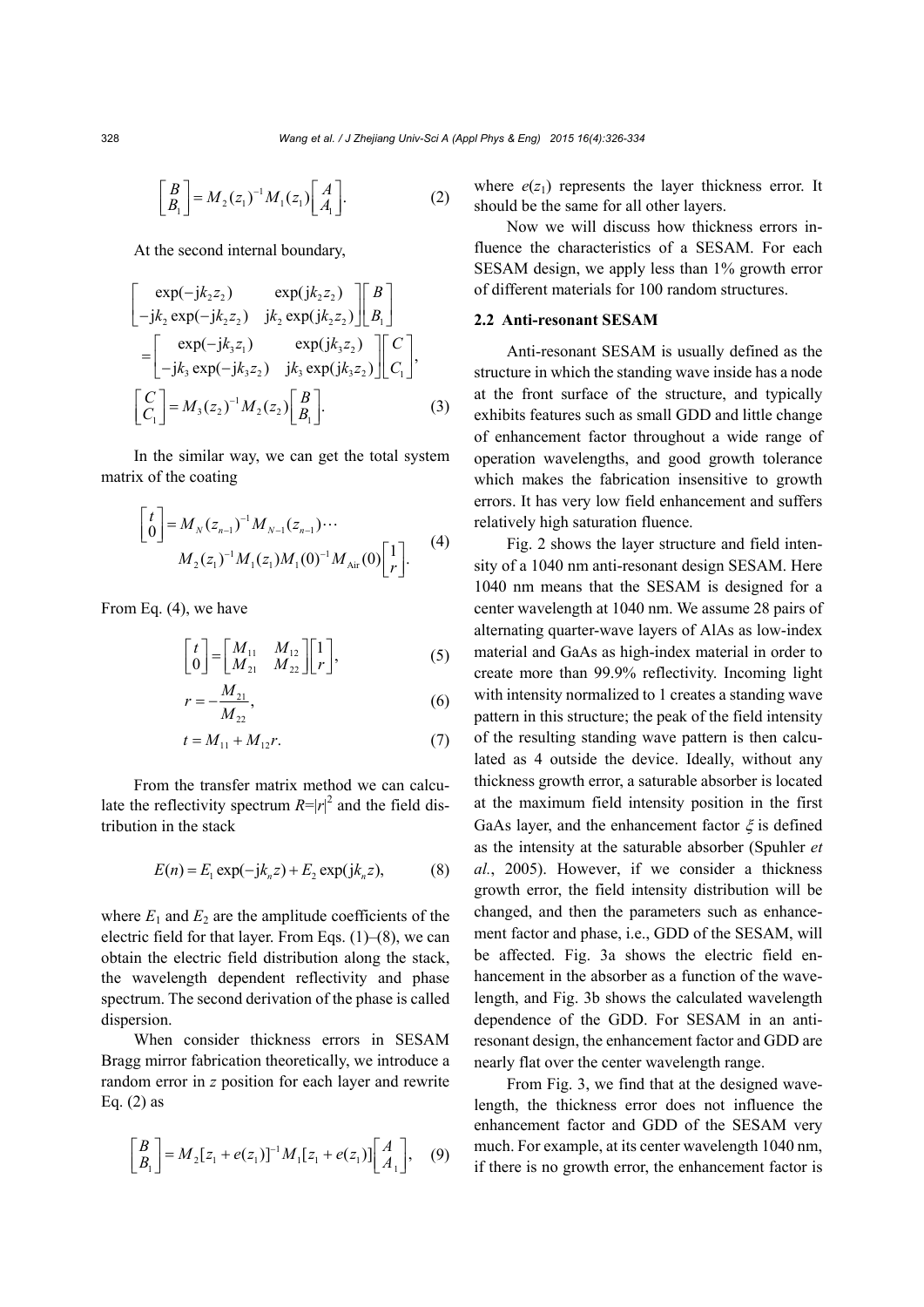

**Fig. 2 Refractive index structure (solid) and calculated standing wave intensity pattern for** *λ***=1040 nm (dot) of a 1040 nm anti-resonant design SESAM. Note that the node of standing wave is located at the surface of the device which is located at 1.04 m in the figure** 



**Fig. 3 Fabrication errors induced**: **(a) enhancement factor change and (b) GDD change of an anti-resonant SESAM**

calculated as 0.3228 and the GDD value is calculated as 0. When a 1% thickness error is applied, the enhancement factor error is calculated at  $\pm 0.031\%$ , and the GDD error at  $\pm 2.5$  fs<sup>2</sup>. Obviously those errors are very small. However, if this SESAM is set working at other wavelengths, the error increases. For example, at 1030 nm, the enhancement factor is 0.3235 and the enhancement error increases to  $\pm 0.22\%$ ; the GDD increases to 12.1, and the GDD error is  $\pm 3$  fs<sup>2</sup>. The further the operation wavelength is from the designed center wavelength, the larger the error becomes.

#### **2.3 Resonant SESAM**

The surface of the SESAM structure is positioned at the anti-node of the optical field, the characteristics of resonant structures are typically opposite to those of anti-resonant cases. They exhibit violent fluctuations in both GDD and enhancement factor as a function of operation wavelength, high sensitivity to growth errors, high scattering loss, and low damage threshold. Usually there is a high field enhancement factor inside the device, which results in low saturation fluence.

Fig. 4 shows the layer structure and field intensity of a 1040 nm resonant design SESAM. For a resonant SESAM, the enhancement factor is as large as 4. Relative to the anti-resonant SESAM described above, the field enhancement factor is more than 12 times larger. This implies that the saturation fluence should be 12 times lower and the modulation depth 12 times higher. We also calculated the wavelength dependent enhancement factor and GDD (Figs. 5a and 5b).



**Fig. 4 Refractive index structure (solid) and calculated standing wave intensity pattern for** *λ***=1040 nm (dot) of a 1040 nm resonant design SESAM. Note that the antinode of the standing wave is located at the surface of the device**

As shown in Fig. 5, we find that at the designed wavelength, the thickness error does not influence SESAM's enhancement factor very much, but the GDD value will be affected by the growth error. At center wavelength of 1040 nm, the enhancement factor is calculated as 4, and the GDD value is calculated as  $-45.64$  fs<sup>2</sup> if there is no growth error. When a 1% thickness error is applied, the enhancement factor error is calculated as –0.875%, which is slightly larger than that for an anti-resonant SESAM. We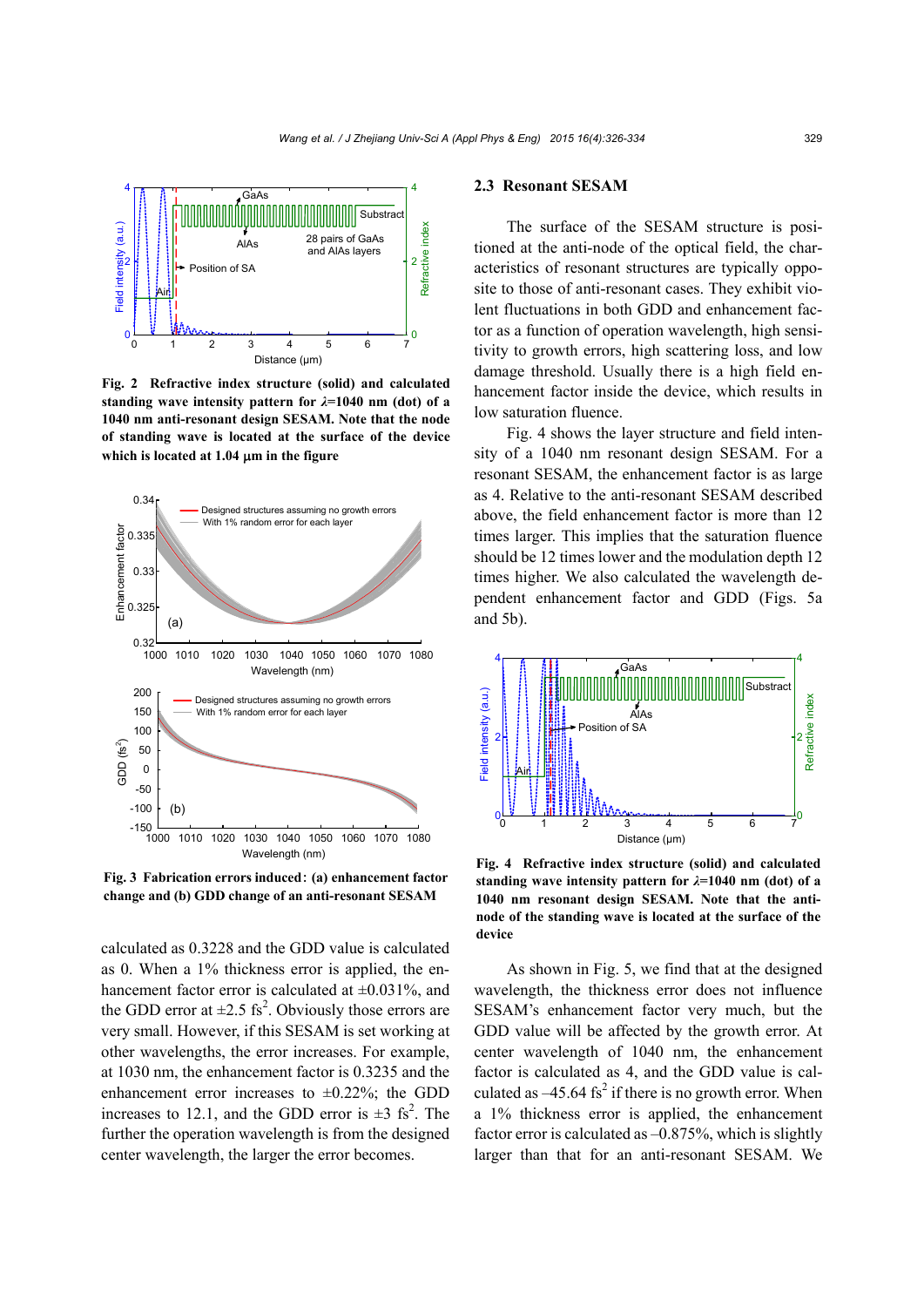should mention here that for a resonant SESAM, the enhancement factor can never be larger than 4, so the enhancement error can only be negative. Moreover, the GDD error increases to  $\pm 381$  fs<sup>2</sup>, which cannot be ignored when designing an ultrafast laser cavity. If this SESAM is set working at 1030 nm, the enhancement factor decreases to 3.693, and the enhancement factor error increases to ±5.74%. From Fig. 5a, we know that the further away from center wavelength, the smaller the enhancement factor and the larger the enhancement factor error are. However, we surprisingly find that the GDD error at 1030 nm decreases to almost  $\pm 125$  fs<sup>2</sup> with GDD of -915.1 fs<sup>2</sup>. This is because of the resonant behavior of the GDD curve; the smallest GDD error will appear at two GDD peaks near 1028 nm and 1052 nm.



**Fig. 5 Fabrication errors induced**: **(a) enhancement factor change and (b) GDD change of a resonant SESAM**

## **2.4 Enhanced SESAM**

The enhanced SESAM (Spuhler *et al.*, 2005) is an intermediate solution between an anti-resonant SESAM and a resonant SESAM. An enhanced SESAM has a single low-index (i.e., lower than the low-index (distributed Bragg reflector (DBR) material) dielectric quarter-wave layer deposited as a cap layer. In our analysis here, we deposit a quarter-wave layer of  $\sin A_4$  at the surface (Fig. 6).



**Fig. 6 Refractive index structure (solid) and calculated standing wave intensity pattern for** *λ***=1040 nm (dot) of a 1040 nm enhanced SESAM**

The enhanced SESAM has a relatively high enhancement factor of 1.013, about one quarter of the resonant SESAM, but still more than three times enhanced compared to the anti-resonant SESAM device. As shown in Fig. 7, the wavelength dependence of enhancement factor is strongly reduced, and the GDD of this structure is now nearly wavelength independent and close to zero at the center wavelength.



**Fig. 7 Fabrication errors induced: (a) enhancement factor change and (b) GDD change of an enhanced SESA**

Enhanced SESAM is almost the same as antiresonant SESAM, in that the thickness error does not influence the enhancement factor  $(\pm 0.1\%)$  and GDD  $(\pm 7 \text{ fs}^2)$  very much when the center wavelength is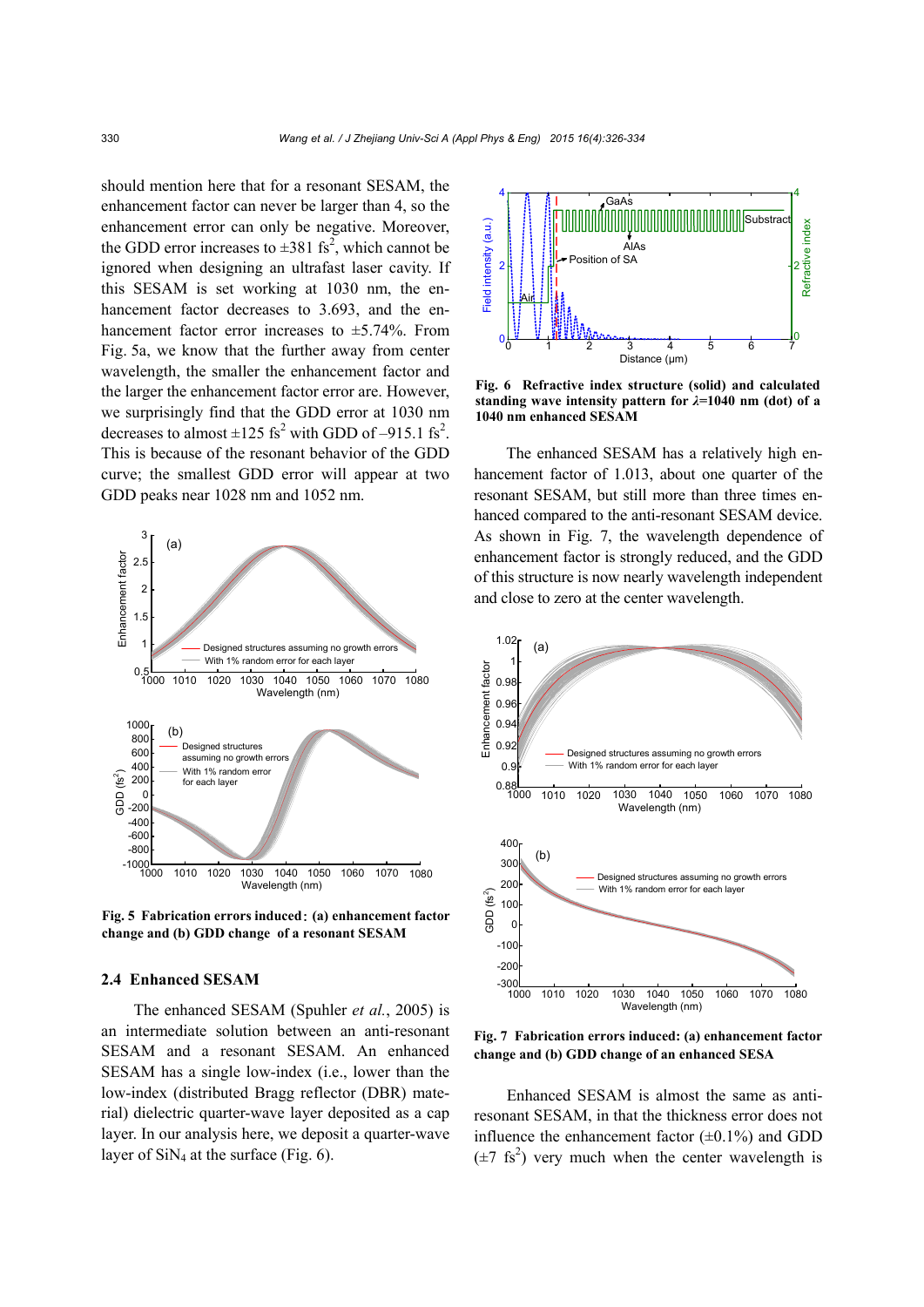1040 nm. When working at 1030 nm, the enhancement factor decreases to 1.011, and the enhancement factor error increases to  $\pm 0.69\%$ ; the GDD value increases to  $36.3 \text{ fs}^2$ , and the GDD error increases to  $\pm 8$  fs<sup>2</sup>.

## **3 Influence of fabrication errors on SESAM's saturation fluence and modulation depth**

We have shown that a fabrication error will introduce errors in enhancement factor and GDD value. In this section, we will discuss how the enhancement factor error affects the optical characteristics of SESAMs. At the designed center wavelength, the enhancement factor error is relatively small for all three kinds of SESAM structure. Working further away from the center wavelength, the enhancement factor error becomes larger. As we know, the enhancement factor determines the saturation fluence and the modulation depth of a SESAM. The product of modulation depth and saturation fluence equals a constant value  $F_t$ , which is the transparency fluence of the absorber (Saraceno, 2012).  $F_t$  is related to the characteristics of the quantum well (QW) or quantum dot (QD) absorber. Once the density of QW or QD and the thickness of absorber are fixed,  $F_t$  is a constant number. If we consider the saturable layer only

$$
\Delta R_{SA} \times F_{\text{sat,SAlayer}} = F_{t},\tag{10}
$$

where  $\Delta R_{SA}$  is the modulation depth and  $F_{sat,SAlaver}$  is the saturation fluence of the saturable absorber layer. For the SESAM, we have

$$
F_{\text{sat,A}} = F_{\text{sat,SAlayer}} / \xi,\tag{11}
$$

then

$$
\Delta R = \Delta R_{SA} \times \xi. \tag{12}
$$

From Eqs. (11) and (12), we know that an enhancement factor error will result in a saturation fluence error  $F_{\text{sat,A}}$  and a modulation depth  $\Delta R$  error in a SESAM. According to the error transfer function, we have

$$
e(F_{\text{sat,A}}) = \frac{e(\xi)}{\xi},\tag{13}
$$

$$
e(\Delta R) = e(\xi),\tag{14}
$$

where  $e(\Delta R)$ ,  $e(F_{\text{sat,A}})$ , and  $e(\xi)$  are errors of modulation depth, saturation fluence, and enhancement factor of SESAM, respectively. Table 1 gives the calculated saturation fluence error and modulation depth error for different SESAM structures according to the previous calculated enhancement factor error and error transfer functions Eqs. (13) and (14).

From Table 1, we know that the saturation fluence and modulation depth of a SESAM will be influenced by manufacturing errors. The saturation fluence error and modulation depth error at the designed center wavelength are small. The further away from the designed center wavelength, the larger the fluence error and the modulation depth error. The saturation fluence error at off-center wavelength is almost the same for an anti-resonant SESAM and an enhanced SESAM, but for a resonant SESAM it is more than twice as large. The modulation depth error at the off-center wavelengths is the smallest for an anti-resonant SESAM and the largest for a resonant SESAM.

**Table 1 Summary of the enhancement factor errors and GDD errors of different SESAM structures** 

| <b>SESAM</b>                     |                   | Enhancement |                     | GDD.           | GDD error |
|----------------------------------|-------------------|-------------|---------------------|----------------|-----------|
| structure                        |                   |             | Factor Error $(\%)$ | $(fs^2)$       | $(f_s^2)$ |
| Anti-                            | 1040 nm 0.3228    |             | $\pm 0.031$         | 0 <sub>0</sub> | $\pm 2.5$ |
| resonant                         | 1030 nm 0.3235    |             | $\pm 0.22$          | 12.1           | $\pm 3$   |
| Resonant $1040 \text{ nm}$ 4.000 |                   |             | $-0.875$ $-45.64$   |                | $\pm 381$ |
|                                  | 1030 nm 3.693     |             | $\pm 5.74$ -915.1   |                | $\pm 125$ |
| Enhanced 1040 nm                 |                   | 1 0 1 3     | $\pm 0.10$          | 0 <sub>0</sub> | $\pm 7$   |
|                                  | $1030 \text{ nm}$ | 1 011       | $\pm 0.69$          | 363            | $\pm 8$   |

## **4 Laser cavity design to accommodate errors in SESAM fabrication**

 The modulation depth and saturation fluence of a SESAM will affect the dynamic working ranges of an ultrafast laser (Kartner *et al.*, 1995; Honninger *et al.*, 1999). The errors of modulation depth and saturation fluence will change the laser working statues from pure Q-switching, Q-switched mode-locking to CW mode-locking.

(1) When the Q-switching driving force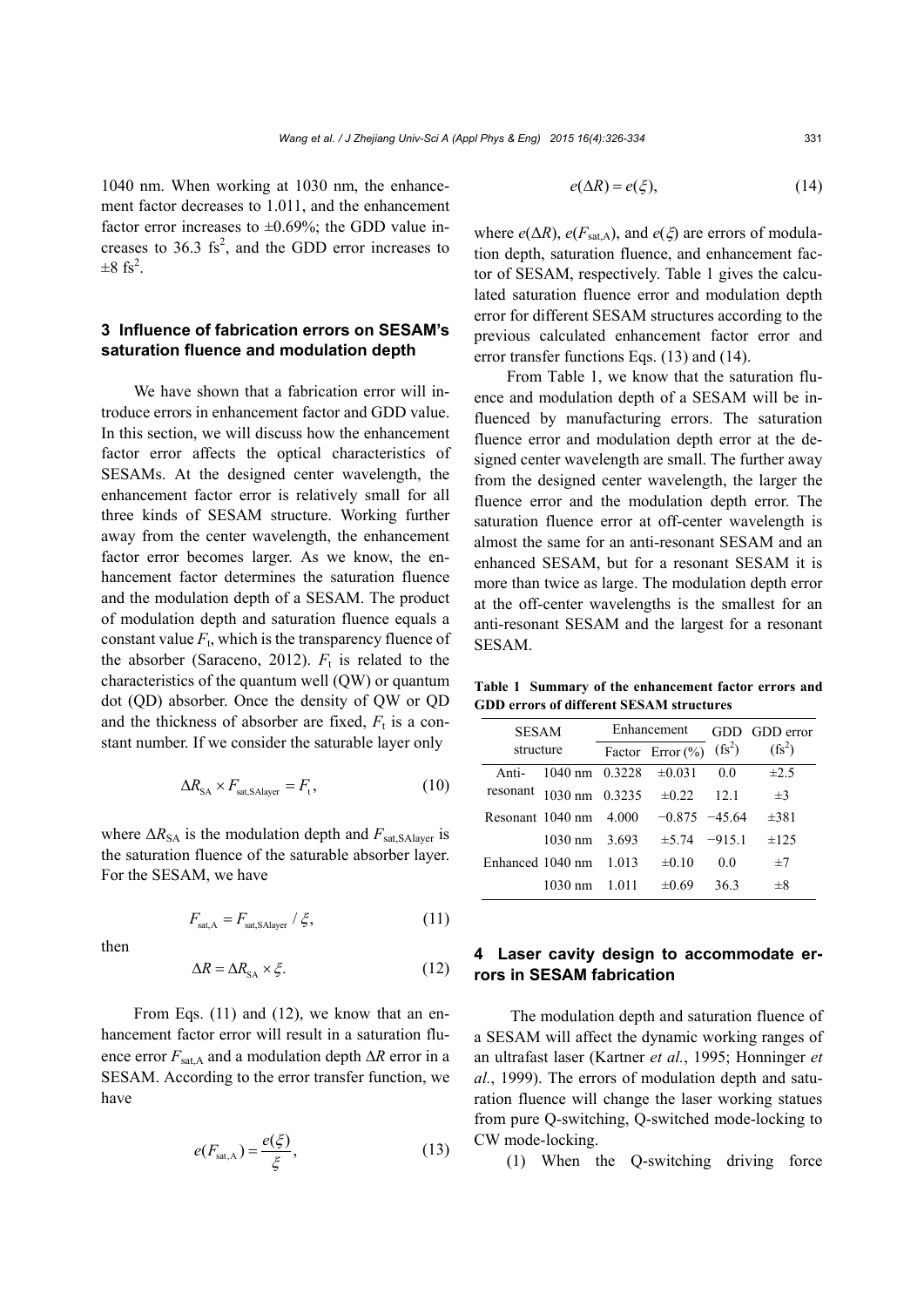$$
F_{\rm Q} = \frac{2q_{\rm 0}\tau_{\rm A}F_{\rm sat,L}A_{\rm eff,L}}{T_{\rm R}F_{\rm sat,A}A_{\rm eff,A}}
$$
 is larger than 1, the laser will

only run in the pure Q-switch range. Here,  $q_0$  is the unsaturated but saturable loss per round trip;  $\tau_A$  is the absorber recovery time;  $F_{\text{sat}}$  is the saturation fluence of the gain material;  $A_{\text{eff,L}}$  is the area of laser beam at the gain material;  $T_R$  is the round trip time;  $F_{\text{sat,A}}$  is the saturation fluence of the saturable absorber; and  $A_{\text{eff A}}$ is the area of the laser beam at the saturable absorber. Large errors in saturation fluence  $F_{\text{sat,A}}$  will change the value of Q-switching driving force, and may force the laser into pure Q-switching range.

(2) When the Q-switched mode locked driving force  $F_{\text{QM}}=F_{\text{sat,L}}A_{\text{sat,L}}F_{\text{sat,A}}A_{\text{sat,A}}\Delta R/E_p^2$  is larger than 1, the laser will run in a Q-switched mode-locking range. Here  $E_p$  is the pulse energy. As discussed in (1), the errors in saturation fluence and modulation depth will change the value of the Q-switched mode-locked driving force as well, and may drive the laser to fall into a Q-switched mode-locking range. These two situations mentioned above are what we want to avoid in an ultrafast laser.

In this section, we will discuss how to design an ultrafast laser cavity to tolerate fabrication error. Fig. 8 is a typical ultrafast laser cavity structure. Here for simplification, we do not consider the Brewster angle of the laser crystal.  $M_1$ ,  $M_2$ , and  $M_3$  are curved mirrors with curvatures  $R_1$ ,  $R_2$ , and  $R_3$ , respectively; the laser crystal has a length *l*; the distances  $d_1$  and  $d_2$ between each two optical components are shown in Fig. 8.



**Fig. 8 Setup of an ultrafast laser**

The first suggestion we make here is to avoid using a resonant SESAM, because it has the largest modulation depth error, saturation fluence error, and GDD error. If such a SESAM is used, not only do modulation depth and saturation fluence need to be considered, but also a GDD compensation system will be needed inside the cavity. So in reality, we would like to avoid using a resonant SESAM.

The second criterion we propose is to have the laser running at the SESAM's designed wavelength, which will help the laser against fabrication errors. However, sometimes for a specific application, we have to run the laser off its designed center wavelength. In that case, we can design the laser cavity to help tolerate a SESAM fabrication error.

Here we will take a 1030 nm Yb:KGW laser as an example. The emission cross section of Yb:KGW is  $2.5 \times 10^{-20}$  cm<sup>2</sup> at 1030 nm, and the saturation fluence of Yb:KGW is  $F_{\text{sat,L}} = \frac{h v}{(2\sigma_{\text{L}})} = 3.86 \times 10^4 \text{ J/m}^2$ . Normally a slow SESAM will be used for mode-locked Yb-doped lasers. Here we will use Batop SESAM SAM-1040-1-10ps as an example,  $q_0$ =1%,  $\tau_A$ =10 ps,  $F_{\text{sat,A}}$ =70  $\mu$ J/cm<sup>2</sup>, and  $R$ =0.6%. Substituting all these values into the Q-switching driving force, we can obtain  $F_Q = \frac{1.65432 E_{eff,1}}{L}$  $\alpha$ v  $\mathbf{H}_{\text{eff}}$ , A  $F_{\rm Q} = \frac{1.6543 A_{\rm eff,L}}{L_{\rm cav} A_{\rm eff,A}},$ where  $L_{\text{cav}}$  is the cavity length of the laser. Consid-

ering a fabrication error may make  $F<sub>O</sub>$  larger than that with no fabrication error. For an anti-resonant SESAM and an enhanced SESAM,  $F<sub>Q</sub>$  turns to  $E_Q = \frac{1.005571_{\text{eff, L}}}{I - 4}$  $\alpha$ <sup>21</sup>eff, A  $F_{\text{Q}} = \frac{1.6655 A_{\text{eff,L}}}{L_{\text{cav}} A_{\text{eff,A}}}$ . Normally  $M_1, M_2$ , and  $M_3$  have the

same curvatures, and  $A_{\text{eff},L}$  and  $A_{\text{eff},A}$  are designed the same, so if we want SESAMs working properly to get mode-locking even with some fabrication error, the smallest laser cavity length should be at least 1.6655 m in order to make  $F<sub>O</sub>$  less than 1, which corresponds to a repetition rate of 90 MHz. If we want to run the laser at higher repetition rate, i.e., shorter cavity length, in this case *A*eff,L should be designed to be smaller than *A*eff,A. For example, if the laser is running at 100 MHz,  $A_{\text{eff,L}}$  should be smaller than 0.9 $A_{\text{eff A}}$ , i.e.,  $W_{\text{eff L}}$  should be smaller than 0.95 $W_{\text{eff A}}$ .

Now we discuss the Q-switched mode-locked driving force  $F_{QM} = F_{sat,L} A_{sat,L} F_{sat,A} A_{sat,A} \Delta R / E_p^2$ , introducing a fabrication error into an anti-resonant SESAM will make  $F_{OM}$ <sup> $=$ </sup>1.009 $F_{OM}$  and into an enhanced SESAM  $F_{OM}$ <sup> $=$ </sup>1.0137 $F_{OM}$ . From Table 1, it is obvious that an anti-resonant SESAM is the best structure to mitigate a fabrication error in this case. If we want to operate the laser at CW mode-locking even with fabrication error and off its designed center wavelength, the only solution is to make the laser beam area in the gain material smaller or increase the pulse energy by pumping harder.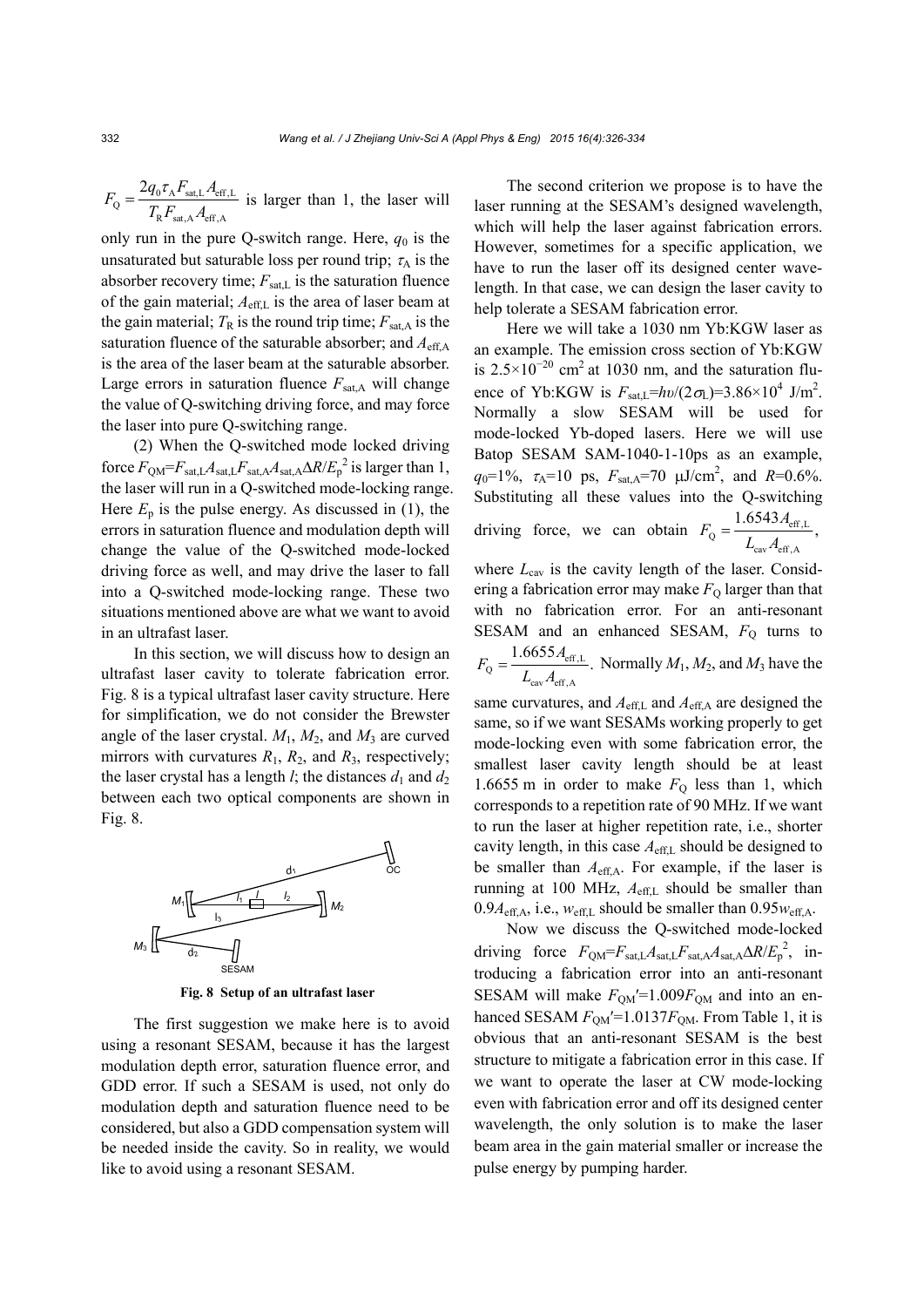In conclusion, for a given repetition rate ultrafast laser, we should choose the curvature  $R_3$  of the mirror  $M_3$  to be larger than the curvatures  $R_1=R_2$  of the curved mirrors  $M_1$  and  $M_2$ . For example, to design a 100 MHz CW mode-locking laser with Yb:KGW crystal and Batop SESAM SAM-1040-1-10ps SESAM, we could choose curvatures of  $M_1$  and  $M_2$  at 75 mm,  $M_3$  at 100 mm,  $d_1=1071$  mm,  $l_1=37$  mm,  $l_2$ =37 mm,  $l_3$ =300 mm,  $l=3$  mm, and  $d_2$ =50 mm. In that case the beam diameter in the laser crystal is calculated at 24 μm, and at SESAM is calculated as 30 μm. For such a design, we need not worry about Q-switching induced by a fabrication error. If, in addition, we put all these numbers into a Q-switched mode-locked driving force, we can obtain the result that if the pulse energy  $E_p$  is higher than 4.05 nJ, that is 40.5 mW power for a 100 MHz laser system, we can avoid Q-switched mode-locking. If we consider 10% optical-optical conversion efficiency, that is a pump power of 405 mW. For such a laser cavity design, as long as we have more than 405 mW pump power, the fabrication error will not affect the performance of the laser.

Fortunately, because the GDD errors caused by anti-resonant SESAM and enhanced SESAM are small, we do not need to consider a GDD compensation system inside the cavity.

## **5 Discussion**

During experiments, we find that it is a normal problem for SESAM that there is much difference between different manufactured batches. But people seldom discuss how SESAM fabrication error affects its optical parameters and performance. Rudin *et al.* (2010) analyzed how the fabrication error in layer thickness changes the GDD and enhancement factor in a mode locked integrated external-cavity surface emitting laser (MIXSEL). They showed that the antiresonant design has a substantially higher growth error tolerance than the resonant one. However, they did not investigate the possibility of tolerating errors by laser cavity design, which may because that MIXSEL is a chip laser.

However, for a solid state ultrafast laser using SESAM as a mode-locking device, we can, by laser cavity design during the manufacturing process, always tolerate the actual thickness error in maintaining the mode-locking function. We use a transfer matrix method to analyze how the layer thickness errors in SESAM affect the optical characteristics. We also find out that resonant SESAM is not a good option because it needs additional GDD control components and other extra work to compensate if we are seeking an "error free" mode-locking laser. Compared with resonant SESAM, anti-resonant SESAM or enhanced SESAM itself can reduce the fabrication error to a certain degree; the GDD error in these two structures is in generally very small and can be ignored. But the errors in modulation depth and saturation influence may still prevent the ultrafast laser from modelocking. In Section 3, we propose that by proper laser cavity design, mode-locking function can be maintained and thickness error can be tolerated from the manufacturing process. It could be a guiding method later for people designing an ultrafast laser cavity to tolerate more SESAM fabrication errors.

#### **6 Conclusions**

In this paper, we discuss how the fabrication thickness error affects the characteristics of three SESAM structures: anti-resonant SESAM, resonant SESAM, and enhanced SESAM. From theoretical calculations, we find that at the designed center wavelength, a fabrication error does not influence SESAM's modulation depth and saturation fluence that much for all three structures. GDD value is affected a little more in resonant SESAM than in the other two. However, if the SESAM is working at an off-center wavelength, the modulation depth error, saturation fluence error, and GDD error will increase. When designing an ultrafast laser cavity which can tolerate a fabrication error, we should first avoid resonant SESAM, then select the right cavity length (or repetition rate), and make appropriate the curvatures of  $M_1$ ,  $M_2$ ,  $M_3$  mirrors (beam sizes on SESAM and gain crystal), and the pumping level to operate the laser running in the CW mode-locking range.

#### **References**

Honninger, C., Paschotta, R., Morier-Genoud, F., *et al.*, 1999. *Q*-switching stability limits of continuous-wave passive mode-locking*. Journal of the Optical Society of America B*, **16**(1):46-56. [doi:10.1364/JOSAB.16.000046]